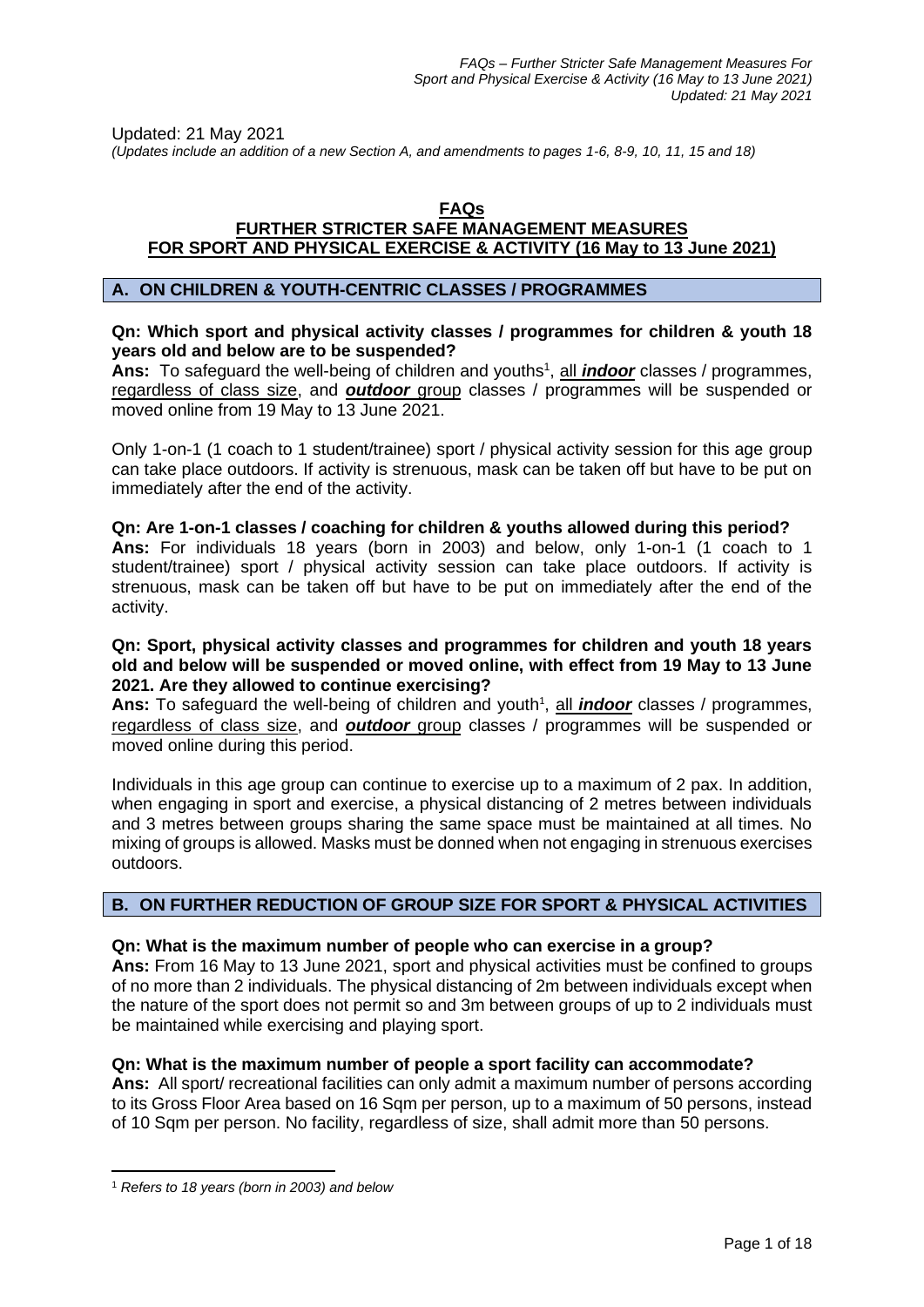## **Qn: Can there be large group sport and physical activities classes?**

**Ans:** For organised programmes and classes **indoors**<sup>2</sup> , multiple groups of 2 remain allowable up to 30 participants or the capacity limit of the venue, whichever is lower. The groups of 2 are not to intermingle and must remain 3 metres apart

For organised programmes and classes **outdoors**<sup>2</sup> , multiple groups of 2 remain allowable up to 30 participants or the capacity limit of the venue, whichever is lower, if the activity is of low intensity with masks on at all times. The groups of 2 are not to intermingle and must remain 3 metres apart.

If the activity is of high intensity where masks have to be removed, only two persons are allowed (including instructor or coach) and there can be no multiple groups of 2.

In some ActiveSG facilities, the Multi-Ministry Taskforce has allowed multiple groups of 2s for high intensity activities (unmasked) as part of organised programmes with strict enforcement of safety management measures.

## **Qn: Will I be allowed to swim?**

**Ans:** Yes, you are allowed to swim outdoors as an individual or in a group of no more than 2 persons, including yourself.

## **Qn: Will I be allowed to golf in a 4-ball flight?**

**Ans:** You are allowed to golf in a 4-ball flight in two groups of 2 person with masks on and keeping 3m between the two groups at all times. If masks are unable to be worn throughout, only a 2-ball flight is allowed.

### **Qn: Will I be allowed to play sports such as badminton, basketball and table tennis?**

**Ans:** You are allowed to play sports such as badminton, basketball and table tennis in a group of no more than 2 persons (i.e. 1v1). Masks must be worn at all times when playing sports indoors; masks may be taken off during strenuous activity outdoors, in a group of no more than 2 persons only.

#### **Qn: I am a family of 4. Can we exercise outdoors together?**

**Ans:** Yes. A family can exercise together or take a walk outdoors. But do split up in pairs with a safe distance of 1 metre between each pair. This is to avoid encouraging others who may not be from the same household to do likewise.

# **C. ON LOW INTENSITY SPORT & PHYSCIAL ACTIVITIES IN INDOOR SPORT & RECREATIONAL FACILITIES**

## **Qn: What sport and physical activities are allowed indoors?**

**Ans:** Only low intensity sport and physical activities<sup>2</sup> with masks on at all times are allowed in indoor sport & recreation facilities. The activity has to cease immediately, if any participant removes his or her mask.

## **Qn: What indoor facilities are to be closed and for how long?**

**Ans:** Since 8 May 2021 and to 13 June 2021, all indoor facilities including gyms and fitness studios, sports halls, indoor swimming pools, squash courts, are to close, **unless they only offer low intensity physical activities, sport and exercises where all participants and instructors are wearing masks at all times, and where there is no sharing or supply of any common equipment.** 

*<sup>2</sup> From 19 May to 13 Jun 2021, all indoor classes / programmes, regardless of class size, and outdoor group classes / programmes catering to 18 years old (born in 2003) & below are to be suspended or moved online.*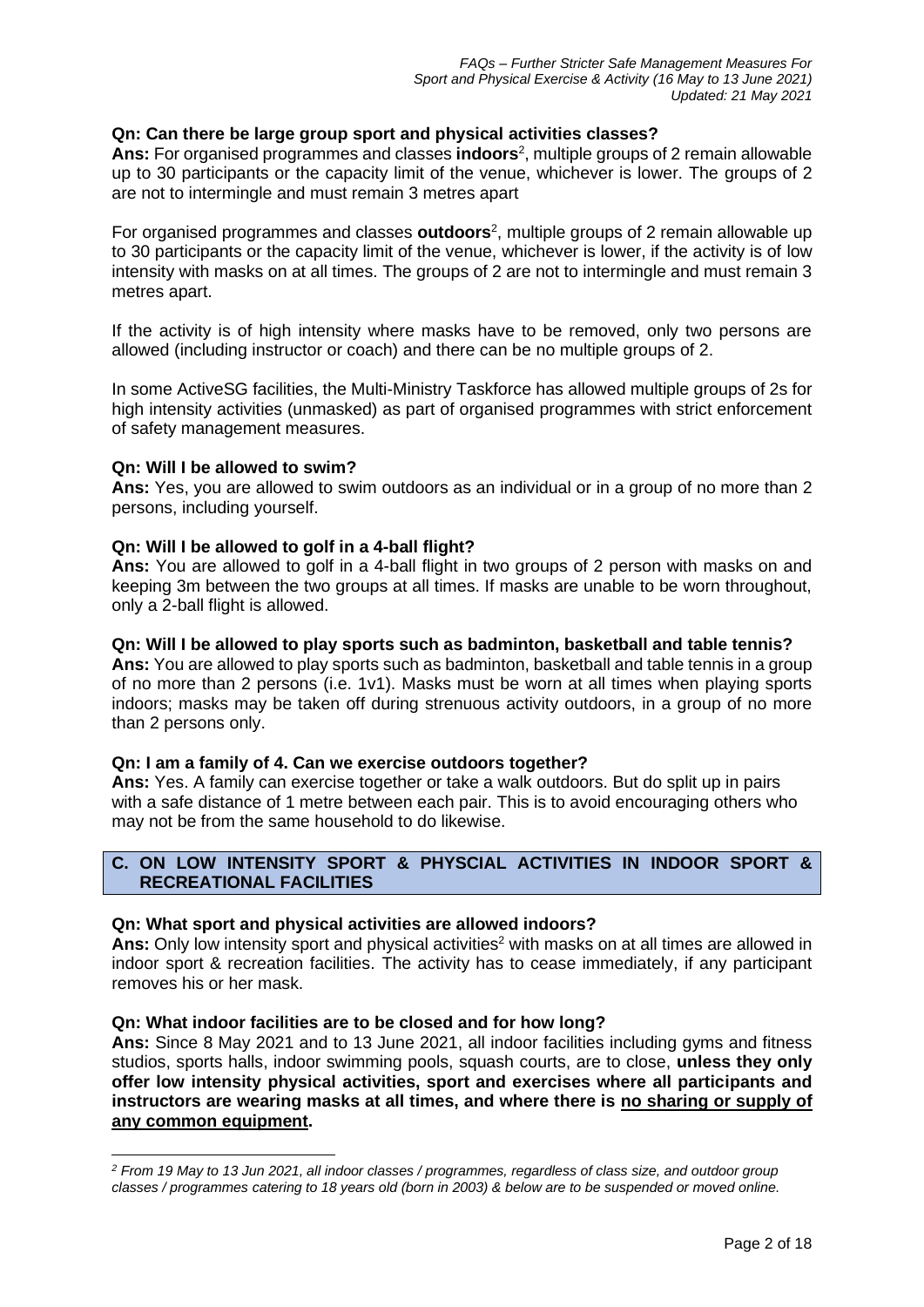Participants, instructors and staff also have to adhere to a more stringent set of safe management measures (SMMs) per [Annex in the updated Sport Singapore guidance.](https://go.gov.sg/furtherstrictersmm16mayto13june2021) No such facility<sup>3</sup> will be allowed to offer weight, strength or resistance training of any form, and/or provide equipment for such training, as these are associated with strenuous activities.

Other indoor facilities *similar to gym and studio settings* that remain in operation are to modify their activities to be in line with the more stringent SMM.

## **Qn: What are some examples of low intensity sport/physical activities?**

**Ans:** These are activities that can be done with mask on at all times such as Yoga, Pilates, stretching exercises, Tai Chi, etc. There may have to be some modification to how it is done, e.g. without the use of equipment, during this period of time.

## **Qn: I run a private sport academy (e.g. gymnastics, martial arts, combat sports)** *in an indoor setting similar to a studio***. Do I need to close?**

**Ans:** No, you don't have to close but the activities being offered<sup>4</sup> will have to be modified as per the guidance below. You will also need to factor in the reduced group size and facility capacity, as well as enhanced measures as per [Annex in the updated Sport Singapore](https://go.gov.sg/furtherstrictersmm16mayto13june2021)  [guidance.](https://go.gov.sg/furtherstrictersmm16mayto13june2021) These apply to activities such as TKD, MMA, Muay Thai, BJJ, Fencing, Judo, Boxing and other similar activities.

The private sport academies who continue to open must:

- Modify your activities to minimise contact as much as possible. Keep total grappling time to no more than 15 minutes in total per session.
- Ensure that your participants and instructors are masked on at all times, refraining from conducting activities that are strenuous to the point that they feel the need to remove their masks.
- Not provide common equipment such as punching pads, bags, dummies, use of boxing ring, etc, where fomite transmission risk is high.
- Not offer weight, strength or resistance training or cardio training of any form, and/or provide equipment for such training, such that they become strenuous activities.
- Keep to cohorting to limit the extent of any contact tracing.

## **Qn: Are sports such as table tennis, basketball, badminton and volleyball be allowed indoors?**

Ans: All indoor activities<sup>4</sup> have to be changed to low intensity with masks on in a group of no more than 2 persons (i.e. 1v1). While practice drills may still be possible, competitive sports will typically be high intensity and if allowed to proceed would put participants at risk of flouting the law. Therefore, we advise venue operators to ensure that competitive sports do not take place and masks are worn at all times. ActiveSG may disallow competitive sports to take place at its venues.

*<sup>3</sup> Premises identified as high-risk physical activities, sport and exercise environments include, but are not limited to, indoor fitness training facilities, indoor gyms, as well as fitness studios and similar indoor studio settings for climb walls, trampoline, dance, barre, spin, etc. Such indoor premises (and including any other type of indoor premises such as hotel, club or condominium function rooms) must not be allowed to be used, or hired out to others for use for any high intensity sport and physical activities where participants are in close contact, exerting and not wearing masks during the stipulated period.*

*<sup>4</sup> From 19 May to 13 Jun 2021, all indoor classes / programmes, regardless of class size, and outdoor group classes / programmes catering to 18 years old (born in 2003) & below are to be suspended or moved online.*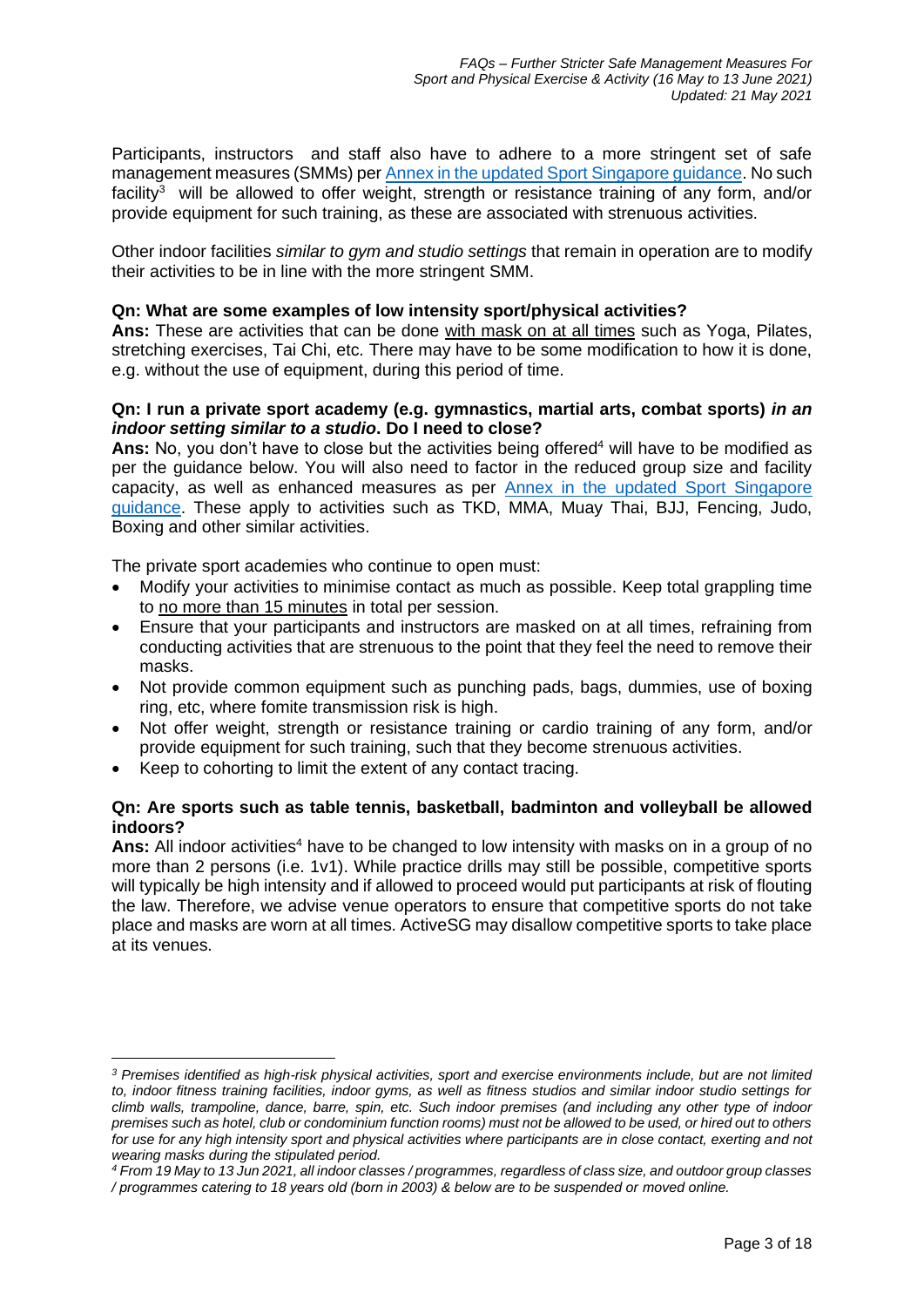# **Qn: I have a mixed purpose facility that has a weights-training gym, exercise studio, outdoor pool, spa, am I required to close?**

**Ans:** The gym should be closed while the others may open if you are able to offer low intensity physical activities, sport and exercises where all participants and instructors are wearing masks at all times and your participants, instructors and staff adhere to a more stringent set of safe management measures (SMMs) as per the guidance above and in the [Annex.](https://go.gov.sg/furtherstrictersmm16mayto13june2021) None of your facilities are allowed to offer weight, strength or resistance training of any form, and/or provide equipment for such training, as these are associated with strenuous activities.

## **Qn: I run a yoga/Pilates studio. Do the new measures affect me?**

Ans: If you are able to offer low intensity physical activities<sup>5</sup>, sport and exercises where all participants and instructors are wearing masks at all times and your participants, instructors and staff adhere to a more stringent set of safe management measures (SMMs) as per [Annex](https://go.gov.sg/furtherstrictersmm16mayto13june2021)  [in the updated Sport Singapore guidance,](https://go.gov.sg/furtherstrictersmm16mayto13june2021) you may remain open.

Sharing of common equipment should be avoided so your participants should not share sport and exercise equipment, such as exercise mats where fomite transmission risk is high. No premises that remain open is to provide such equipment for use. In addition, your facility must not offer weight, strength or resistance training of any form, and/or provide equipment for such training, as these are associated with strenuous activities.

If you intend to pivot to provide rehabilitative therapy and require equipment such as the reformer to be used, you may do so subject to the following conditions:

- The business has to choose to pivot in total for this period and cease providing group classes. All treatment will be 1-on-1 only and by appointment. There can be multiple therapists each with one patient client without intermingling.
- The business has to maintain a record of case file on the patient/client recording their disability or reasons requiring therapy as proof of the rehabilitation treatment. This should be made available if required by the relevant health authorities.
- The therapist and patient / client should keep their masks on at all times.

## **Qn: I run a yoga class for children below 7 years old. Do my young participants need to don masks?**

**Ans:** From 16 May to 13 June 2021, all indoor classes / programmes regardless of class size, and outdoor group classes / programmes catering to 18 years old (born in 2003) and below, are to be suspended or moved online.

Only 1-on-1 (1 coach to 1 student/trainee) sport / physical activity session for this age group<sup>5</sup> can take place outdoors. If activity is strenuous, mask can be taken off but have to be put on immediately after the end of the activity.

## **Qn: I run a gym/exercise studio and I'm prepared to impose mask-on for my programmes/activities. Can I still continue to open?**

**Ans:** If all your participants, instructors and staff adhere to a more stringent set of safe management measures (SMMs) as per [Annex in the updated Sport Singapore guidance,](https://go.gov.sg/furtherstrictersmm16mayto13june2021) including being mask on at all times and compliance to the reduced group size and density, you may remain open.

Your facility must not offer weight, strength or resistance training of any form, and/or provide equipment for such training, as these are associated with strenuous activities.

<sup>5</sup> *From 19 May to 13 Jun 2021, all indoor classes / programmes, regardless of class size, and outdoor group classes / programmes catering to 18 years old (born in 2003) & below are to be suspended or moved online.*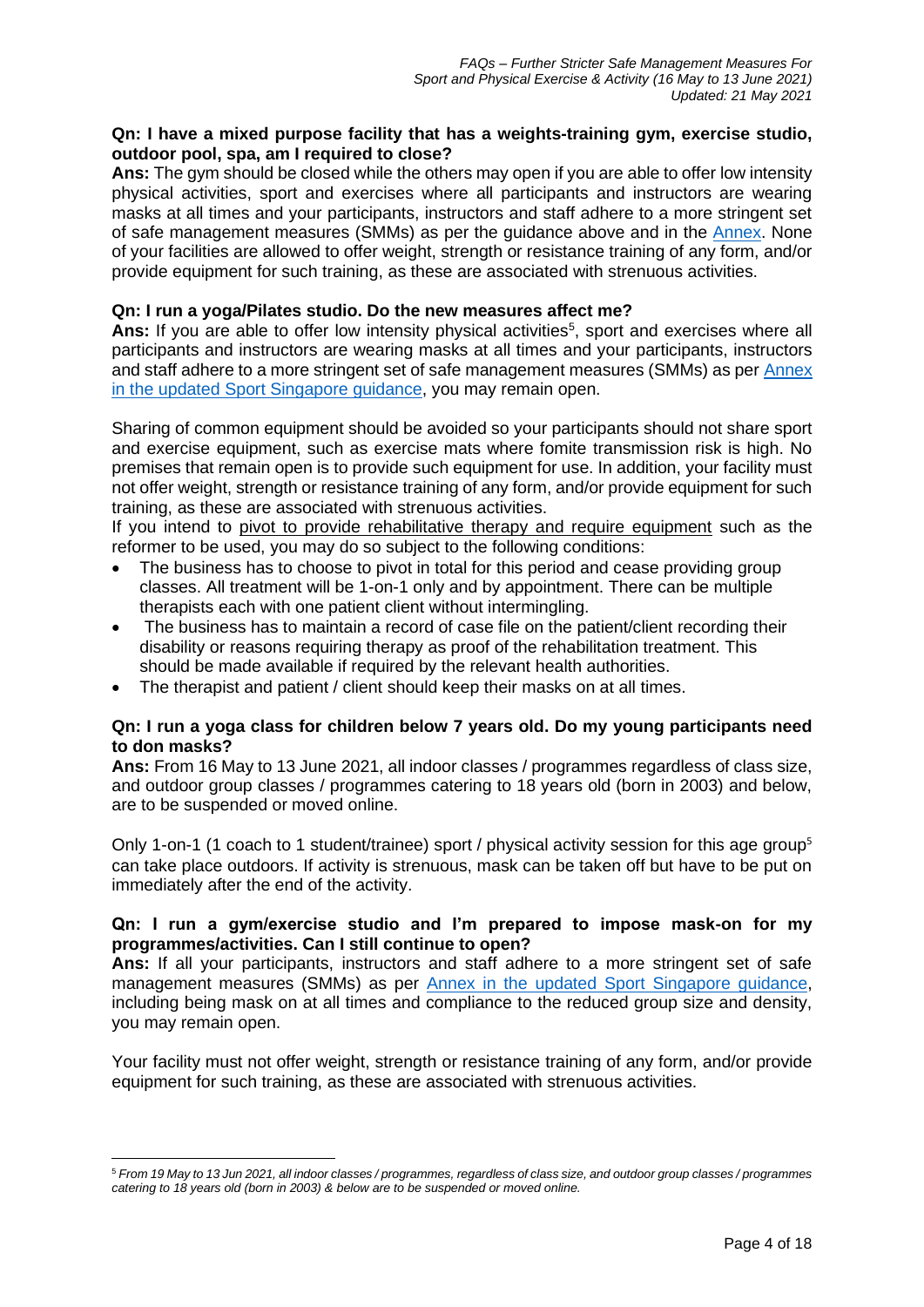## **Qn: Can I continue to conduct 1-on-1 sessions at my gym / fitness/exercise studio?**

Ans: If your sport/physical activities are of low intensity and your participants<sup>6</sup>, instructors and staff adhere to a more stringent set of safe management measures (SMMs) as per [Annex in](https://go.gov.sg/furtherstrictersmm16mayto13june2021)  [the updated Sport Singapore guidance,](https://go.gov.sg/furtherstrictersmm16mayto13june2021) including being mask on at all times, you may remain open.

Your facility must not offer weight, strength or resistance training of any form, and/or provide equipment for such training, as these are associated with strenuous activities.

### **Qn: Can I conduct my fitness classes / 1-on-1 sessions outdoors?**

**Ans:** Yes, you may, subject to prevailing safe management measures. Instructors who are interested to conduct large outdoor classes of up to 30 pax at outdoor public spaces must be registered. Please see [https://circle.myactivesg.com/programmes/classes/coaches/outdoor](https://circle.myactivesg.com/programmes/classes/coaches/outdoor-classes-instructor-registration)[classes-instructor-registration](https://circle.myactivesg.com/programmes/classes/coaches/outdoor-classes-instructor-registration) for more information.

From 19 May to 13 June, to safeguard the well-being of children and youths that are 18 years old (born in 2003) and below, there can only be 1-on-1 (1 coach to 1 student/trainee) sport / physical activity session outdoors for this age group. Instructors cannot take on multiple groups of 2 at the same time. If activity is strenuous, mask can be taken off but have to be put on immediately after the end of the activity.

## **Qn: I am moving my classes at the outdoor area near to my indoor facility. Can my participants enter to use the toilet/shower facilities in my gym/exercise studios after they are done with the physical activity?**

**Ans:** Yes they may use the toilet/shower facilities subject to prevailing safe management measures such as facility capacity and safe distancing. You have to ensure that they do not linger in the premises / use any of the equipment within. If you are not able to ensure participants' compliance to the necessary safe management measures, you are advised to close off the toilet/shower facilities.

Do seek the approval of the venue owner of the outdoor location that you will be using, before you move your classes outdoors.

## **Qn: I am a freelance instructor and the gym / fitness/exercise studio that I provide my services to is closed. Can I conduct my classes up to 2 persons, at home?**

**Ans:** You are strongly discouraged from doing so. From 16 May to 13 June 2021, the maximum number of distinct visitors per household per day is also reduced to 2. As the intent is to reduce the risk of further community spread in this period of heightened alert, we strongly discourage sports providers from hosting physical fitness classes for up to 2 persons in residential premises due to the high intensity and close contact nature of the activity. We seek the cooperation of all sports providers to remain unified and disciplined in our fight against COVID-19, and to keep our loved ones and community safe.

## **Qn: I run a gym / fitness/exercise studio and am not able to pivot to offer low intensity sport/physical activities. Can I get approval to do filming at my gym / studio for the purpose of online classes?**

**Ans:** Premises may be used by a coach/instructor for the purposes of producing digital content for online classes. Sport Singapore will have to be notified beforehand at [Sport\\_Covid@sport.gov.sg](mailto:Sport_Covid@sport.gov.sg) (detailing the date and time of filming, venue for filming, no. of pax, contact person and mobile number) to confirm adherence to prevailing SMMs for digital

<sup>6</sup> *From 19 May to 13 Jun 2021, all indoor classes / programmes, regardless of class size, and outdoor group classes / programmes catering to 18 years old (born in 2003) & below are to be suspended or moved online.*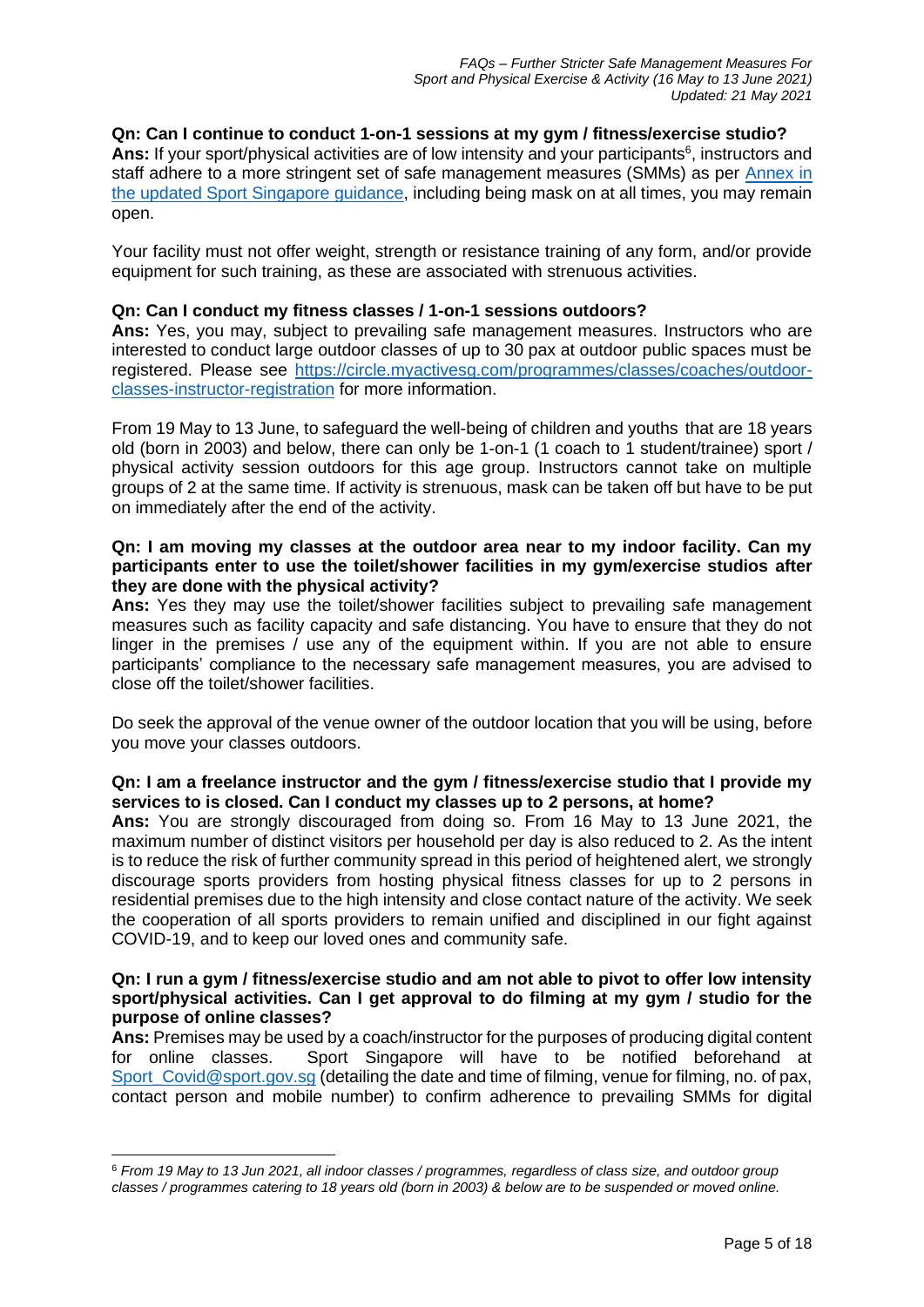content production. There shall be no other activities at the premises when digital content production is taking place.

There should only be a maximum of 5 people (instructors & crew, etc) at the facility with a maximum of 2 persons unmasked for purpose of instructing the online classes, and the other 3 persons masked up at all times. Safe distancing of 3 metres for those doing strenuous activities and 1 metre for filming crew to be observed.

Government agencies will be conducting inspections. Enforcement action(s) under the COVID-19 (Temporary Measures) Act will be taken against businesses or individuals who fail to comply with safe management measures.

**Qn: I am not able to pivot to offer low intensity sport/physical activities. Can I come back to my gym / fitness/exercise studios for administrative work during the closure? Ans:** You may enter your premises and conduct administrative tasks including for filming of online classes, subject to all prevailing Safe Management Measures. For filming, please notify Sport Singapore beforehand at Sport Covid@sport.gov.sg (detailing the date and time of filming, venue for filming, no. of pax, contact person and mobile number) to confirm adherence to prevailing SMMs for digital content production. There shall be no other activities at the premises when digital content production is taking place.

There should only be a maximum of 5 people (instructors & crew, etc) at the facility with a maximum of 2 persons unmasked for purpose of instructing the online classes, and the other 3 persons masked up at all times. Safe distancing of 3 metres for those doing strenuous activities and 1 metre for filming crew to be observed.

Government agencies will be conducting inspections. Enforcement action(s) under the COVID-19 (Temporary Measures) Act will be taken against businesses or individuals who fail to comply with safe management measures.

## **Qn: I run a gym / fitness/exercise studio and have to close as I am not able to offer low intensity sport/physical activities within the stricter safe management measures. Are there grants to assist me?**

**Ans:** MCCY and Sport Singapore will be enhancing measures under the Sports Resilience Package to support industry operators affected by the announced closure of indoor gymnasiums and fitness studios. These will build upon existing measures that our sports industry stakeholders can already tap on today. More details will be announced by SportSG in due course. In the meantime, you can visit<https://go.gov.sg/45tju9> for more information.

## **Qn: Why can high intensity classes such as martial arts, combat sports, still take place? Ans:** High intensity activities are only allowed in settings that are not similar to indoor gyms/studios (e.g. outdoors or large halls). These classes are commonly held based on cohorting (same class time, same participants, same venue etc) and this generally limits the risk exposure to the same cohort. However, if these classes are held in *settings similar to gym/studios*, they will need to modify their activities as per the guidance below, and factor in the reduced group size and facility capacity, as well as enhanced measures as per [Annex in](https://go.gov.sg/furtherstrictersmm16mayto13june2021)  [the updated Sport Singapore guidance.](https://go.gov.sg/furtherstrictersmm16mayto13june2021) These apply to activities such as TKD, MMA, Muay Thai, BJJ, Fencing, Judo, Boxing and other similar activities.

The operators whose classes are held in settings similar to gyms/studios must:

• Modify your activities to minimise contact as much as possible. Keep total grappling time to no more than 15 minutes in total per session.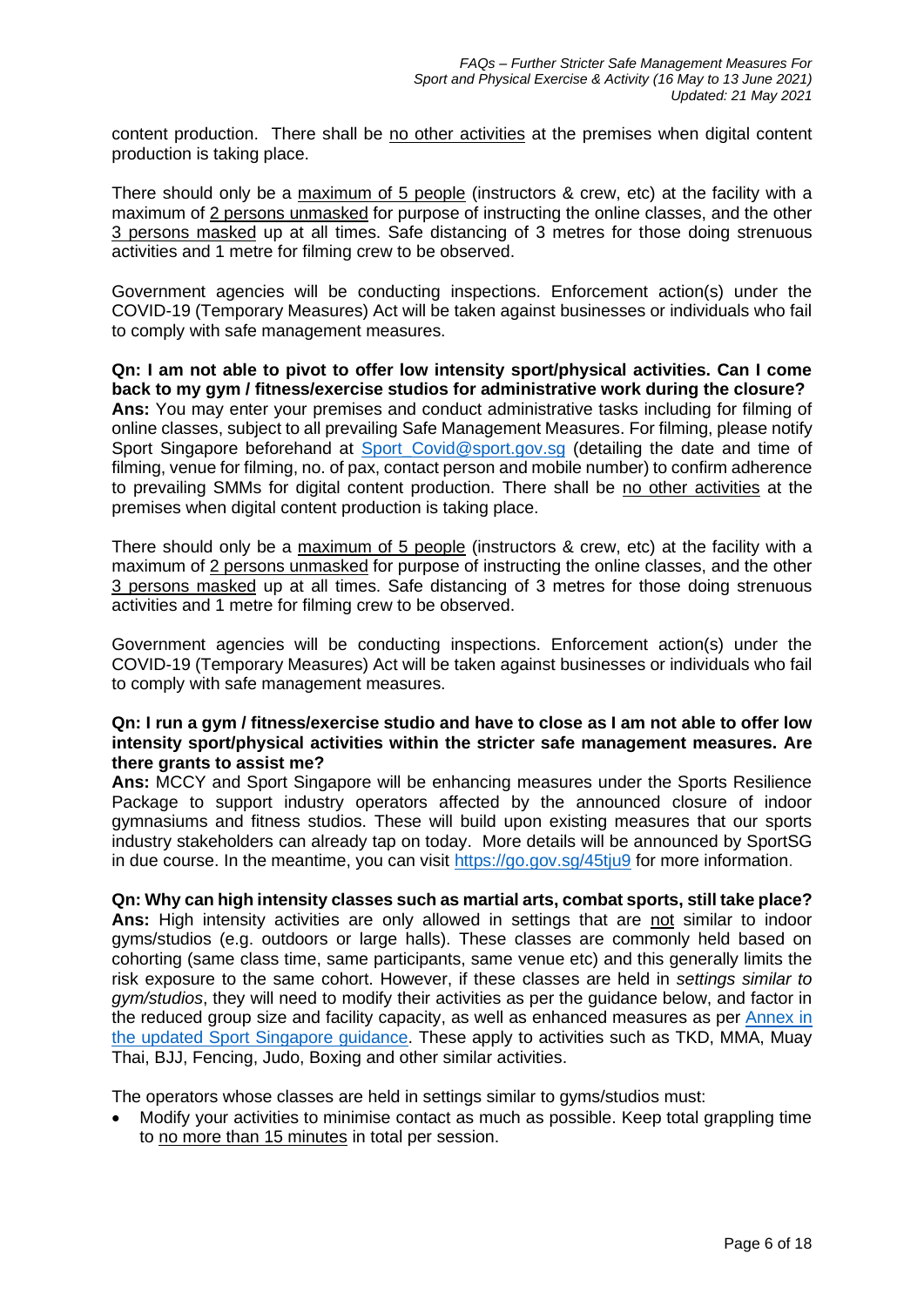- Ensure that your participants and instructors are masked on at all times, refraining from conducting activities that are strenuous to the point that they feel the need to remove their masks.
- Not provide common equipment such as punching pads, bags, dummies, use of boxing ring, etc, where fomite transmission risk is high.
- Not offer weight, strength or resistance training or cardio training of any form, and/or provide equipment for such training, such that they become strenuous activities.
- Keep to cohorting to limit the extent of any contact tracing.
- Ensure that your participants and instructors are masked on at all times, refraining from conducting activities that are strenuous to the point that they feel the need to remove their masks.
- Not provide common equipment such as punching pads, bags, dummies, use of boxing ring, etc, where fomite transmission risk is high.
- Not offer weight, strength or resistance training or cardio training of any form, and/or provide equipment for such training, such that they become strenuous activities.
- Keep to cohorting to limit the extent of any contact tracing.

## **Qn: I am a facility owner. Can I rent out my facility space for physical activities/sport use?**

**Ans:** You may rent out your facility spaces for low intensity exercises/sport where participants are masked on at all times and are in compliance to the stricter safe management measures found in [Annex in the updated Sport Singapore guidance.](https://go.gov.sg/furtherstrictersmm16mayto13june2021) If in doubt, you can email the Sport Singapore QSM at [https://members.myactivesg.com/feedback.](https://members.myactivesg.com/feedback)

# **D. ON SPORT EVENTS**

## **Qn: What sport events are currently permitted?**

**Ans:** Mass participation sport events will not be permitted to take place. Organisers are to work with Sport Singapore to cancel or postpone the events to a later date.

All other sport events, including live spectator sport events, sport competitions and tournaments, will be subject to approval before they can proceed. There will be no spectators allowed at sport events and competitions.

National Sports Associations that are organising competitions and tournaments that are related to qualifications for international competitions for national athletes should approach Sport Singapore early to discuss their plans.

This applies to all sport events, including those that have previously been endorsed by Sport Singapore.

## **Qn: I have previously submitted my application and received Sport Singapore's endorsement to organise an event. Can I still carry on?**

**Ans:** On 14 May 2021, the Multi-Ministry Taskforce announced that with effect from 16 May to 13 June 2021, there will be further tightening of safe management measures to curb the transmission of COVID-19 within the community. In view of this, all sport events (mass participation, tournaments/ competitions, etc) that have previously been endorsed by Sport Singapore, will not be permitted to take place. Organisers are to cancel or postpone the events to a later date, to safeguard the community against infections.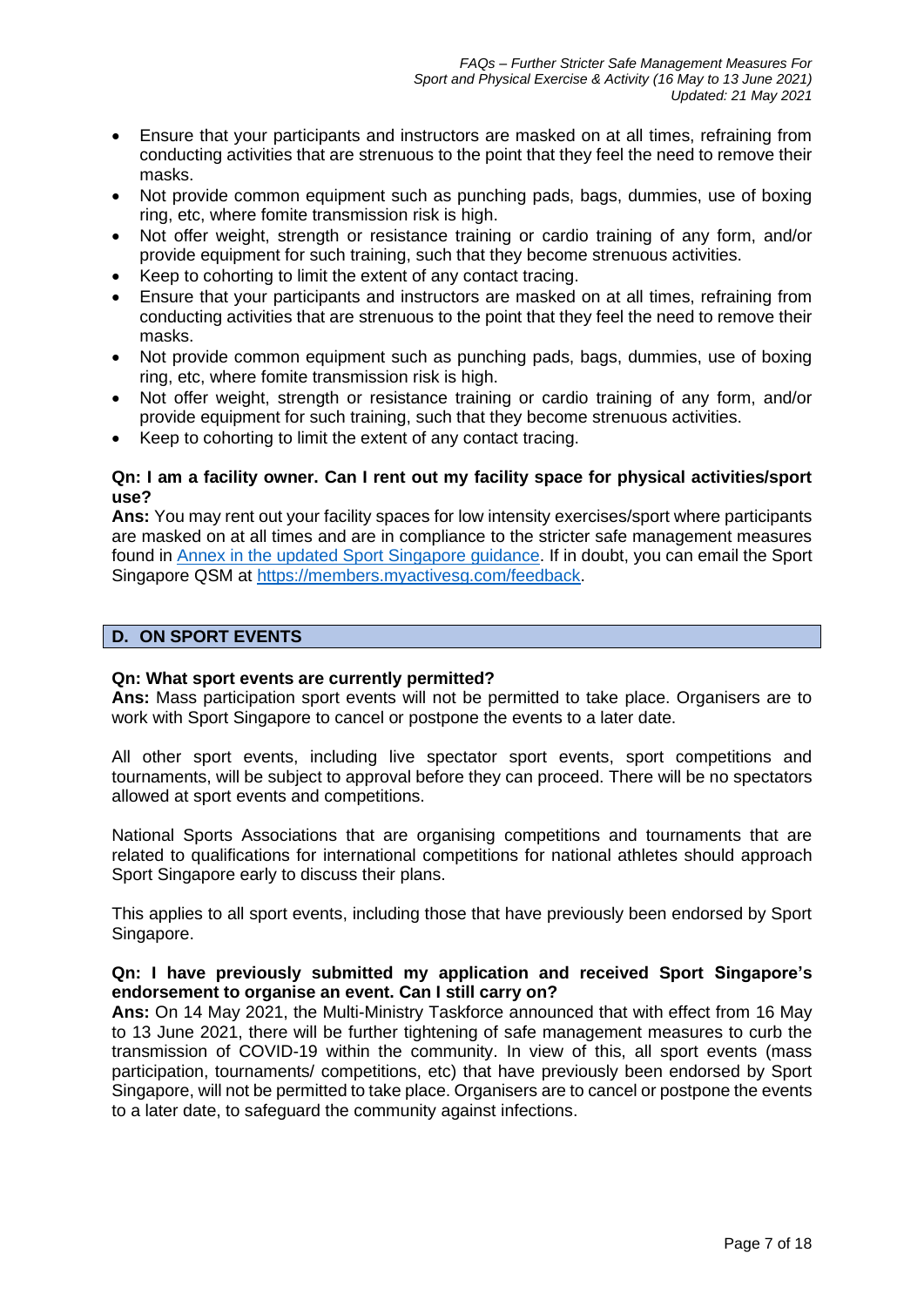## **Qn: I am an NSA and will like to conduct a tournament/competition during this period, for athletes' international qualifications. Is it still possible?**

**Ans:** NSAs are advised to approach their NSA Partnership officer from Sport Singapore as soon as possible to discuss these plans, and to obtain approval for the event, before they can proceed.

# **E. ON LARGE GROUP OUTDOOR CLASSES**

## **Qn: I am a registered instructor under Sport Singapore's Large Group Outdoor Classes. How does the latest measures affect me?**

**Ans:** Approved large outdoor classes at public spaces<sup>7</sup> such as parks and HDB common areas, can continue.

For organised programmes and classes **outdoors**, an additional service provider (such as an instructor or a coach) from a permitted enterprise may guide the group. Multiple groups of 2 remain allowable up to 30 participants or the capacity limit of the venue, whichever is lower, if the activity is of *low intensity* with masks on at all times. The groups of 2 are not to intermingle and must remain 3 metres apart.

If the activity is of *high intensity* where masks have to be removed, only two persons are allowed (including instructor or coach) and there can be no multiple groups of 2.

In some ActiveSG facilities, the Multi-Ministry Taskforce has allowed multiple groups of 2s for high intensity activities (unmasked) as part of organised programmes with strict enforcement of safety management measures.

From 19 May to 13 June, to safeguard the well-being of children and youths that are 18 years old (born in 2003) and below, there can only be 1-on-1 (1 coach to 1 student/trainee) sport / physical activity session outdoors for this age group. Instructors cannot take on multiple groups of 2 at the same time. If activity is strenuous, mask can be taken off but have to be put on immediately after the end of the activity.

# **F. ON ACTIVESG FACILITIES & PROGRAMMES**

## **Qn: Which ActiveSG sport facilities are closed?**

**Ans:** Please see<https://www.myactivesg.com/Facilities/Sport-Centres/Facilities-Closure> for the list of ActiveSG facilities that will remain closed from 16 May – 13 June 2021.

ActiveSG outdoor facilities such as stadiums, tennis courts and pools, as well as tenants of permitted services, will remain open from 16 May to 13 June 2021. Members of public are advised to check with the respective tenants before heading down.

## **Qn: Is there anyone who is not allowed into ActiveSG sport facilities?**

**Ans:** Yes, users who display flu like symptoms (e.g. cough, fever above 38 degree Celsius), users who came back from overseas within the last 14 days, on Stay Home Notice / Quarantine Order, are not allowed within our premises.

<sup>7</sup> *An instructor may coach multiple groups of 2 persons, up to 30 pax or the venue capacity limit, whichever is lower. Instructors who are interested to conduct large outdoor classes of up to 30 pax at outdoor public spaces must be registered. Please visit [https://circle.myactivesg.com/programmes/classes/coaches/outdoor-classes-instructor](https://circle.myactivesg.com/programmes/classes/coaches/outdoor-classes-instructor-registration)[registration](https://circle.myactivesg.com/programmes/classes/coaches/outdoor-classes-instructor-registration) for more information.*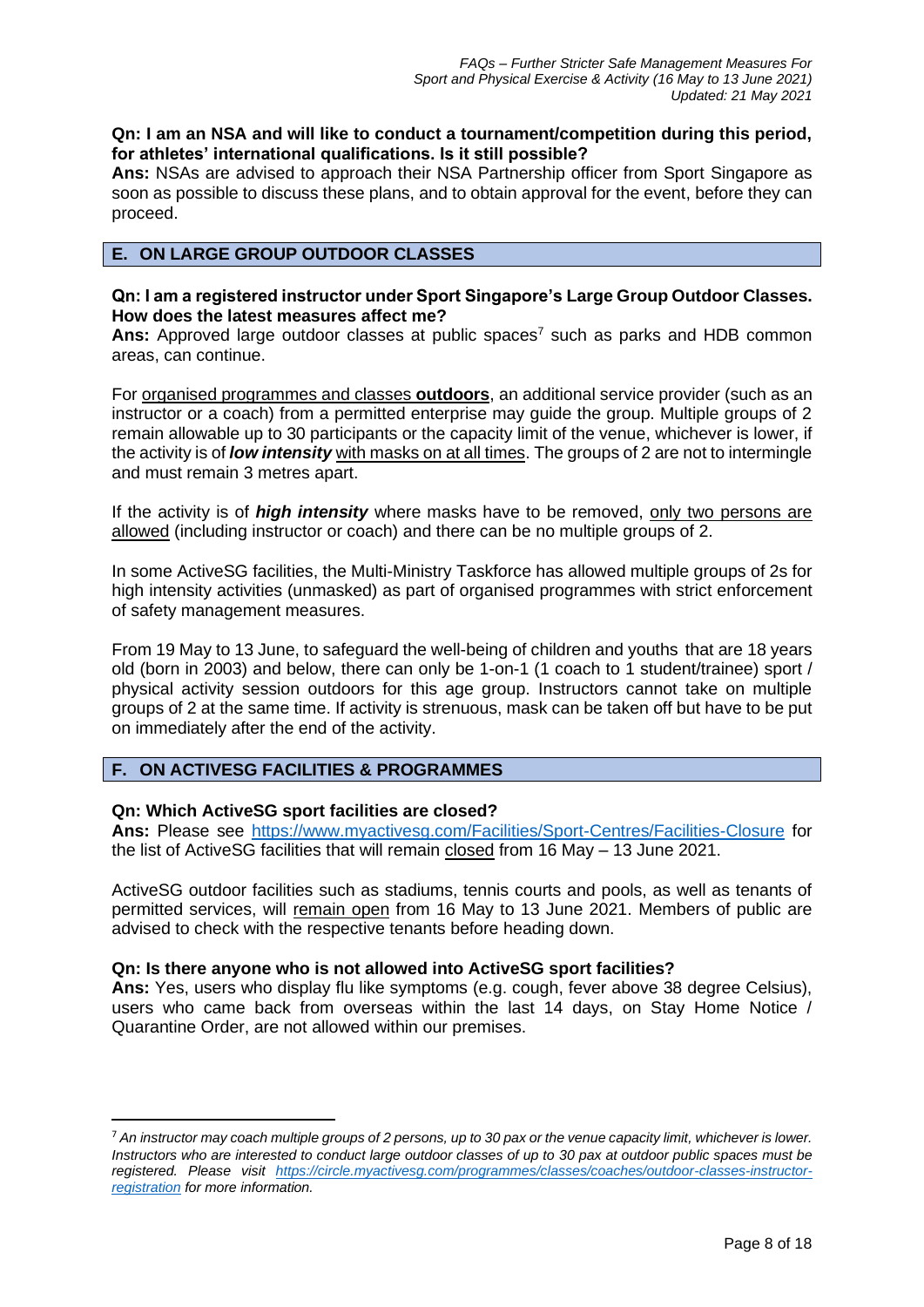## **Qn: Which programmes under ActiveSG are affected?**

**Ans:** In line with the Ministry of Education (MOE)'s announcement on 16 and 18 May to reduce intermingling of students from different schools and enhance the safety of students, all *indoor* classes / programmes, regardless of class size, and *outdoor* group classes / programmes catering to children and youths who are 18 years (born 2003) and below, will be suspended from 19 May to 13 June 2021.

In view of this, training for ActiveSG Academies & Clubs will shift to a virtual platform during this period.

More details will be provided by ActiveSG to affected participants over the next few days.

**Qn: What are some ActiveSG's measures to protect the safety and wellbeing of users? Ans:** In order to safeguard the wellbeing of our guests, the following safe management measures will be put in place at all ActiveSG Sport Centres from 16 May to 13 June:

- Implementing temperature taking and recording of visitor details via SafeEntry at our facilities.
- Keeping the operating capacity to no more than 16 Sqm per person<sup>8</sup> or 50 persons per facility. Staff on the premises is not included as part of the maximum capacity of 16 Sqm per person.
- Regulating access at our ActiveSG sport centres to ensure adequate physical distancing among users. This applies to our all stadiums, sport halls and swimming complexes that have facility/sport specific measures that may supersede general safe management measures.
- For organised programmes and classes, an additional service provider such as an 30 participants or the capacity limit of the venue, whichever is lower. There are also facility/sport specific measures that may supersede general safe management measures.
- Physical distancing of at least 2m between participants when exercising and 3m between different groups will be followed strictly at all times.
- No provision of common equipment such as exercise mats to minimise fomite transmission.
- Ensuring that participants, including the instructor, do not talk loudly, sing, or shout while engaging in physical activities to minimise risk of transmission via droplets. Instructor may raise their volume when communicating instructions or in the event of a potential danger.
- Increased cleaning and sanitising of our facilities.

*<sup>8</sup> Sport/recreational facilities can only admit a maximum number of persons according to its Gross Floor Area based on 16 Sqm per person, up to a maximum of 50 persons. No facility, regardless of size, shall admit more than 50 persons.*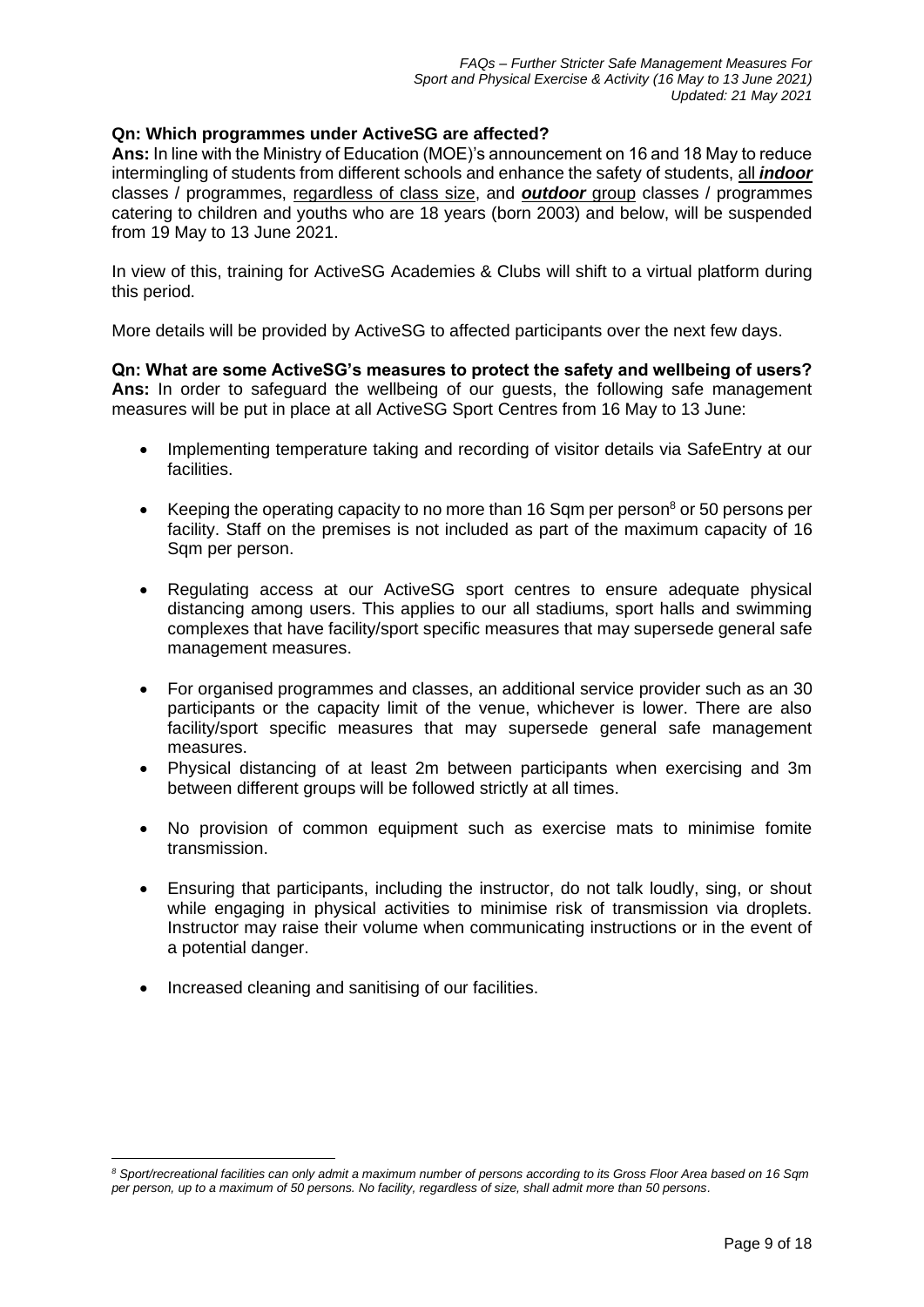# **ACTIVESG FACILITY SPECIFIC QUESTIONS**

## **1. ActiveSG Stadium**

## **Qn: What are the operating hours of the stadiums?**

**Ans:** The stadiums will be opened daily from 7.00am to 9.30pm.

### **Qn: What is the maximum number of pax allowed at the stadium?**

**Ans:** The maximum number of pax is dependent on the number of facilities in each stadium. Each facility inside the stadium has a capacity limit of up to 50pax.

## **Qn: Which stadiums are opened to the public?**

**Ans:** Our stadiums (except for Jalan Besar Stadium, Jurong East Stadium and MOE Evans Stadium) are opened to members of public who need to exercise outdoors. Masks must be donned when not engaging in strenuous exercises. Individuals should not linger after their exercise and should leave the facility after they are done exercising.

When engaging in sport and exercise, a physical distancing of 2m (i.e. 2 arms-length) between individuals and 3m (i.e. 3 arms-length) between groups must be maintained at all times. No mixing of groups is allowed.

## **Qn: Is anyone allowed in the stadium?**

**Ans:** ActiveSG stadiums will be opened to the public from 16 May – 13 June 2021. ActiveSG staff will be deployed to ensure safe distancing, and we reserve the right to turn away visitors to avoid overcrowding within these facilities. Members of the public should practise safe distancing even in open spaces. Individuals who feel unwell, should not visit our stadiums and are to seek medical attention.

Members of the public may exercise in groups of no more than 2 participants<sup>9</sup> or in organised groups of 2 participants led by minimally one registered instructor, up to a total class size of 30 persons or lower depending on venue capacity and safe management measures. The instructor will be considered part of the 30 pax.

A physical distancing of 2m (i.e. 2 arms-length) must be maintained when exercising or playing sport in general. Groups that are sharing a space must not interact and must maintain a distance of 3m apart at all times. Masks must be worn when not engaged in strenuous exercises.

Registered instructors can book the new spaces at SportSG facilities at [myactivesg.com](https://www.myactivesg.com/) and will be responsible for ensuring that all safe management measures are being adhered to. A physical distancing of 2m (i.e. 2 arms-length) between individuals and 3m (i.e. 3 arms-length) between groups must be maintained at all times. No mixing of groups is allowed.

## **Qn: Can I bring my family to the stadium to exercise together?**

**Ans:** Individuals can exercise outdoors with their family members / friends, but social group exercise and activities must be kept to no more than 2 participants when exercising between 16 May – 13 June. They should also maintain at least 3m apart from other groups sharing the same space and wear their masks when not engaged in strenuous exercises.

<sup>9</sup> *Group activities are limited to no more than 2 participants, instead of 5 participants. An instructor may coach multiple groups of 2 persons, subject to the outdoor venue capacity limit and safe management measures.*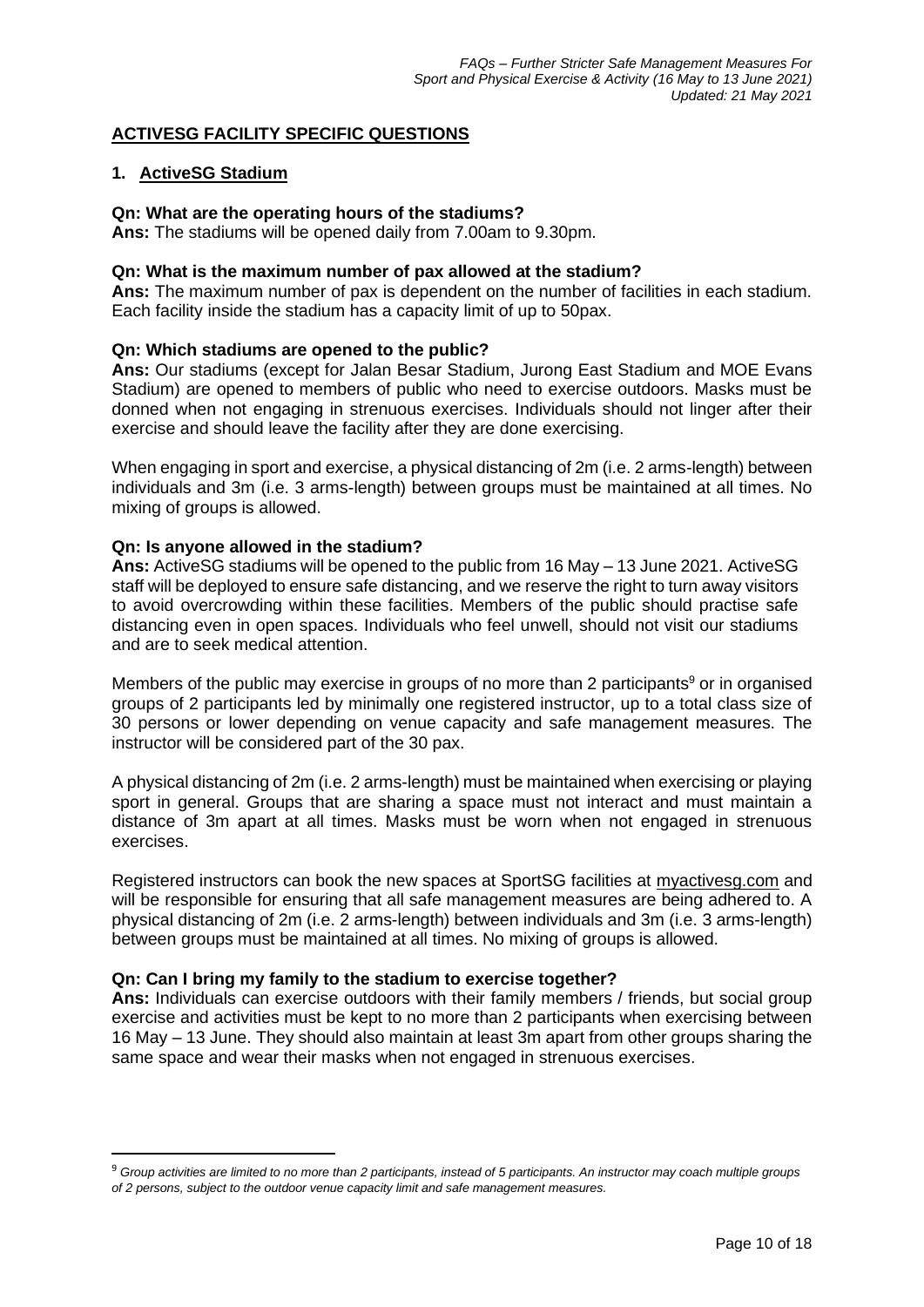## **Qn: Are there temperature-taking or attendance-taking at stadiums?**

**Ans:** Yes. There will be temperature taking and recording of visitor details via SafeEntry at our Stadiums. Users who display flu like symptoms (e.g. cough, fever 38 degree Celsius and above), users who came back from overseas within the last 14 days, on Stay Home Notice, are not allowed within our premises.

ActiveSG staff will be deployed to ensure safe management measures are adhered to, and we reserve the right to turn away visitors who do not comply to measures set and to avoid overcrowding.

## **Qn: Are lessons or trainings allowed at the stadium?**

**Ans:** Instructors will need to be registered under a framework which is jointly administered by Sport Singapore and agency partners, before the classes can take place at the stadium. Registered instructors will be allowed to conduct outdoor classes at the stadium with a class capacity capped at 2 pax per group of up to 30<sup>10</sup> persons or lower.

Registration can be done online at <https://go.gov.sg/outdoor-classes-instructor-registration> and a response will be given within three working days. Only those who have successfully registered can book these spaces.

General group exercises not conducted by registered instructors will continue to be capped at the permitted group size of  $2^{11}$ . The additional coach or instructor will be considered as part of the group size of 2. Instructors must ensure a 3m distance is kept between groups at all times so that there is no intermingling between groups or coach/instructor.

High intensity organised exercise programmes and classes (with masks off) are allowed only within ActiveSG Stadiums with groups of 2 pax up to a maximum of 30 pax.

In view of the Ministry of Education (MOE)'s announcement on 16 and 18 May to safeguard the wellbeing of children and youths (18 years (born in 2003) and below), effective 19 May to 13 June 2021, only 1-on-1 (1 coach to 1 student/trainee) sport / physical activity session for this age group can take place outdoors. Instructors cannot take on multiple groups of 2 at the same time.

## **Qn: Can I still use the toilets and changing rooms within the Stadium?**

**Ans:** Yes. The toilets, changing rooms and shower facilities at the ActiveSG stadiums will remain open to the public. Members of the public are to observe safe distancing measures such as the safe distancing markers and signages, as well as maintain a physical distance of 1m at all times. Toilets / changing rooms with showering facilities will be limited to a maximum capacity of up to 5  $\text{pax}^{12}$  at any one time.

## **Qn: Can I use the lockers at the Stadium to keep my belongings while I exercise? Ans:** Yes. Lockers are available for use during this period.

## **2. ActiveSG Swimming Pool**

## **Qn: Is anyone allowed in the swimming complex?**

**Ans:** ActiveSG competition and training pools will be opened to the public from 16 May – 13 June 2021. Wave Pool / Lazy River / Jacuzzi, wading pools and feature play pools will be

*<sup>10</sup> From 16 May – 13 June 2021, total class size shall be reduced to 30 persons. The registered instructor will be considered part of the 30 pax and total capacity is subject to the venue capacity limit.*

<sup>11</sup> *The maximum group size will decrease from 5 to 2 persons between 16 May – 13 June 2021.*

<sup>12</sup> *The maximum group size for toilets will be capped at 5 pax, or 16 Sqm per pax between 16 May – 13 June 2021.*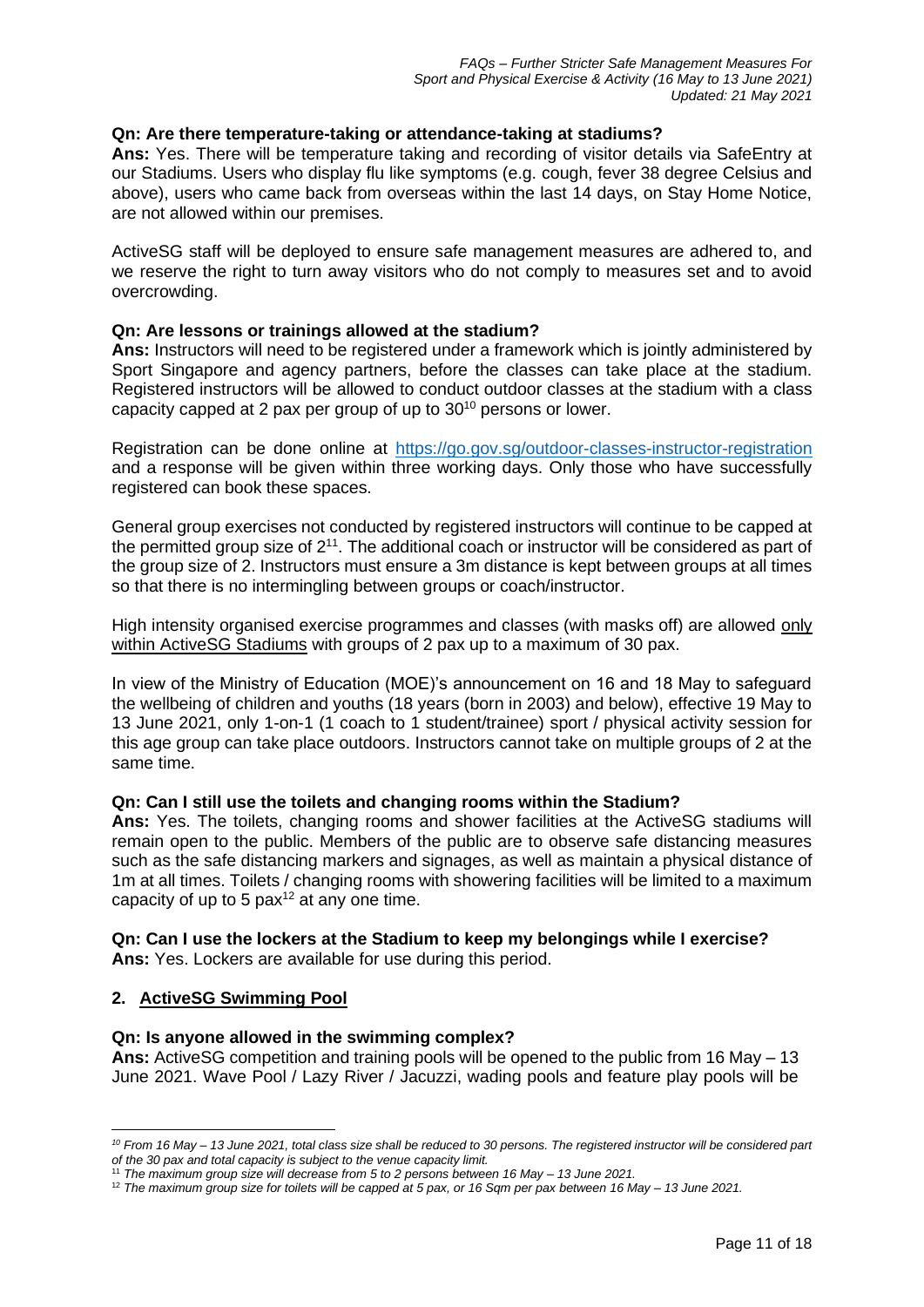closed until further notice. To facilitate usage by the different segments of public, there will be timebelts introduced. Prior booking is required via the ActiveSG app / [myactivesg.com.](https://www.myactivesg.com/)

ActiveSG staff will be deployed to ensure safe distancing, and we reserve the right to turn away visitors to avoid overcrowding within these facilities. Members of the public should practise safe distancing even in open spaces. Individuals who feel unwell, should not visit our stadiums and are to seek medical attention.

#### **Qn: Can seniors participate in organised activities in the swimming complex?**

Ans: Senior-centric<sup>13</sup> activities resumed under Phase 2, with safe management measures in place and no sharing of equipment between participants. Seniors can exercise either alone or in a group of no more than 2 participants<sup>14</sup>. For organised programmes and classes, there should be no physical interaction and mingling between seniors in the same group. An additional coach or instructor is allowed for organised programmes and classes and will not be part of the group size of 2.

#### **Qn: What are the operating hours of the swimming pool?**

**Ans:** The pools will be opened daily from 6.30am to 9.45pm.

Please refer to <https://www.myactivesg.com/Facilities/Sport-Centres/Facilities-Closure> for latest updates of closure.

#### **Qn: Can I come to swim at any time?**

**Ans:** To protect the health and wellbeing of the community, specific swimming timings are being allocated for different segments and groups. Members of the public are to follow the allocated timings strictly and booking is required beforehand via the ActiveSG app or [myactivesg.com.](https://www.myactivesg.com/)

| Revised Time Slots from 8 May 2021 to 13 June 2020 |                             |                             |
|----------------------------------------------------|-----------------------------|-----------------------------|
| Time                                               | Mon – Fri                   | Sat & Sun                   |
| $6:30am - 7:30am$                                  |                             |                             |
| $7:45$ am – 8:45am                                 |                             | Lap swim for General Public |
| $9am - 10am$                                       |                             |                             |
| $10am - 11am$                                      | Lap swim for General Public |                             |
| $11am - 12pm$                                      |                             | Organised swim classes      |
| $12pm - 6pm$                                       | Organised swim classes      |                             |
| $6:15$ pm $-7:15$ pm                               |                             |                             |
| $7:30 \text{pm} - 8:30 \text{pm}$                  | Lap swim for General Public | Lap swim for General Public |
| $8:45$ pm $-9:45$ pm                               |                             |                             |

Table 1 - As of 16 May to 13 June, the specific swimming timings are as follows:

All members should use their booked slots responsibly so as to not deprive others of a chance to exercise.

*<sup>13</sup> Refers to those who are 60 years and above*

<sup>&</sup>lt;sup>14</sup> Group activities are limited to no more than 2 participants, instead of 5 participants. An instructor may coach up to a maximum *of 2 groups of 2 persons, subject to the venue capacity limit and safe management measures.*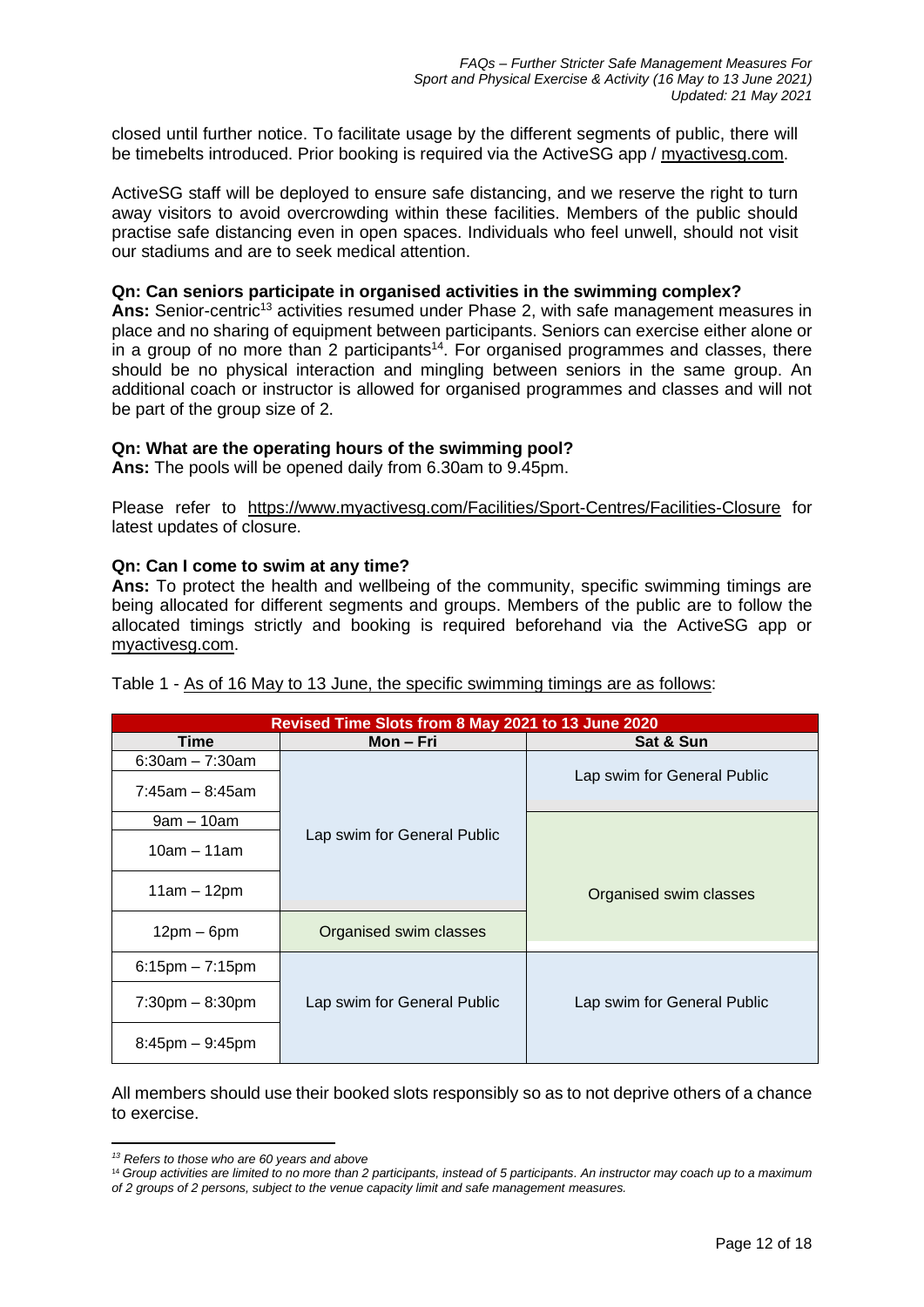# **Qn: Will all the swimming pool features be opened?**

**Ans:** The training and competition pools will be opened. Wave Pool / Lazy River / Jacuzzi, wading pools and feature play pools will be closed until further notice. Some pools listed under <https://www.myactivesg.com/Facilities/Sport-Centres/Facilities-Closure> will remain closed.

## ➢ *Booking of Swim Slots*

## **Qn: How do I book for swim slots?**

**Ans:** All visitors will need to book a swim slot via the ActiveSG app or [myactivesg.com](https://www.myactivesg.com/) before visiting the swimming pool.

## **Qn: How far ahead in advance can I start booking the slots?**

**Ans:** The slots will be opened for booking 3 days ahead of the usage date at 1200hrs, right up till the usage time. Users who do not show up for three booked slots in a month will have their membership temporarily suspended for two weeks. They will not be able to book any ActiveSG facilities while their membership is being suspended.

## **Qn: What is the duration and rate for each swim slot at the swimming pool?**

**Ans:** The duration for each swim slot is 60 minutes and there is no change to the rate, as per the published rates.

### **Qn: A 60 minutes slot is not enough for me to swim and change. Why can't ActiveSG increase the timing?**

**Ans:** The 60min slot is to allow for as many people to use the facility to stay active, in a safe manner. We will continue to review our operations and make the necessary adjustments where required. In the meantime, we seek the public's understanding and cooperation as we continue to do our part to keep our community safe.

## **Qn: Can I walk-in if I have not booked a swim slot?**

**Ans:** All visitors are required to book a swim slot via the ActiveSG app or [myactivesg.com](https://www.myactivesg.com/) prior to visiting the swimming pool. However, if there are available slots at the timebelt that you are at the sport centre, you can still book and enter the facility.

## **Qn: What is the maximum number of pax allowed per swim slot?**

**Ans:** The maximum number of pax is dependent on the number of facilities in each swimming complex. Each facility inside the swimming complex has a capacity limit of up to 50pax.

## **Qn: Can I book two consecutive swim slots?**

**Ans:** You will only be allowed to book ONE swim slot (60mins) per day. This is to ensure that all patrons have an equal chance to use the swimming pool facility.

## **Qn: Can I cancel the swim slot after booking?**

**Ans:** Yes, you will be able to cancel your pool booking up to 2 hours before the start of the timeslot. No refunds will be provided for cancellation made by the user. Cancelled booking will not count towards the no-show quota.

## **Qn: Can I use the swim pass/schemes that I currently have?**

**Ans:** ActiveSG members with valid pass/schemes will be able to book a swim slot for free. All bookings must be made before the expiry date of their pass/scheme.

# The following eligible schemes are:

- 1. Merdeka Generation scheme
- 2. MyActiveSwim schemes (Monthly)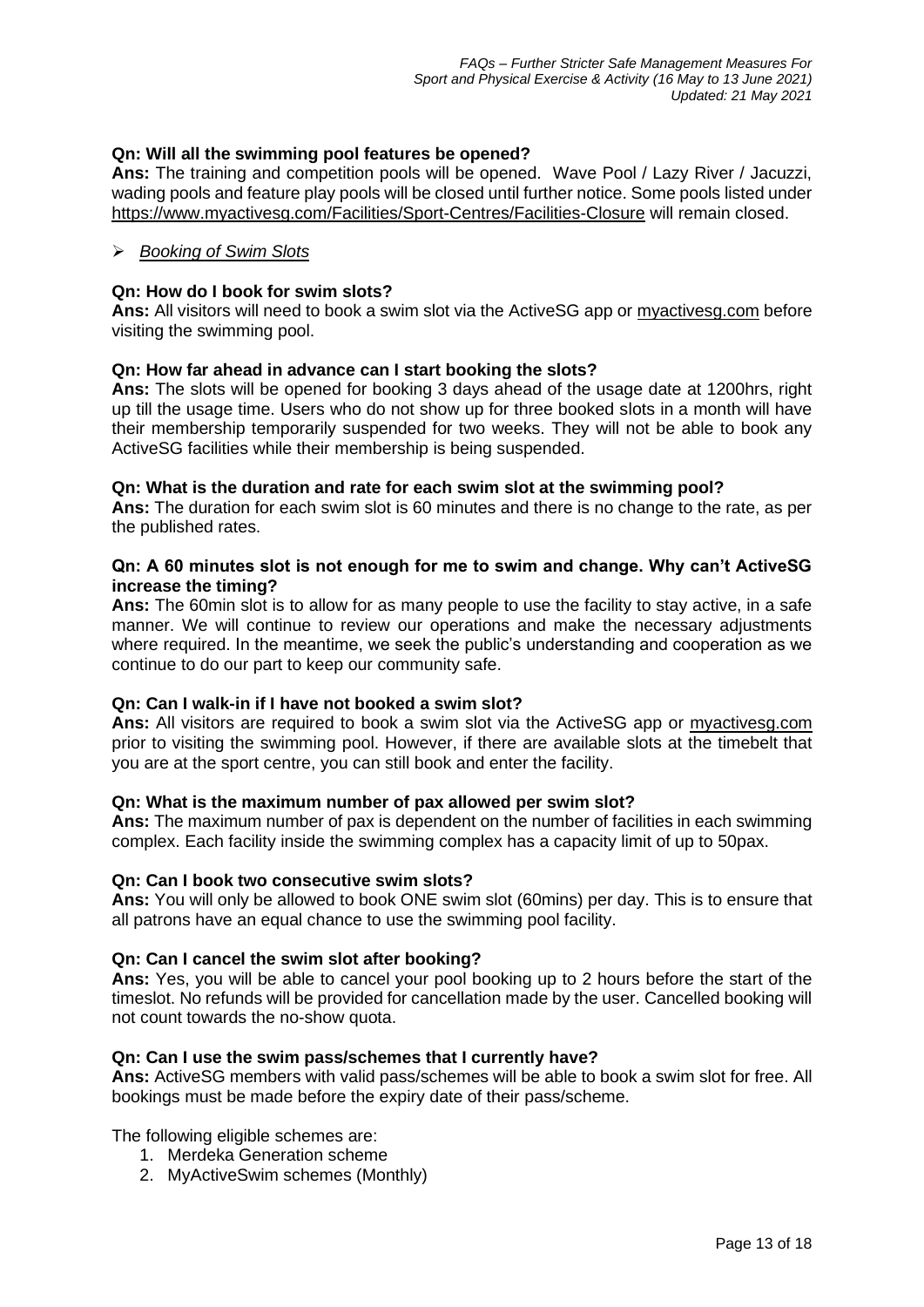In addition to the above schemes, Singaporeans aged 65 years and above will enjoy free entry to our pools. Booking can be made via the ActiveSG app or [myactivesg.com.](https://www.myactivesg.com/)

# **Qn: My booking slot was cancelled due to lightning. Will I get a refund?**

**Ans:** In the event of a lightning risk and you have at least 30 minutes of the timeslot remaining in your booking, a refund will be provided. The credit will be refunded to your account within 8-10 working days.

## **Qn: Is it safe for me to swim?**

**Ans:** We test our pool waters 5 times a day, in accordance with NEA's guidelines. There is no evidence to suggest that the virus can be transmitted through swimming pool water. We also prominently display signs for users to observe the proper hygiene practices for the safety and benefit of all swimmers and have included enhanced measures.

## **Qn: What are some ActiveSG's measures at the swimming pools?**

**Ans:** In order to safeguard the wellbeing of our guests, the following safe management measures will be put in place:

- Regulated access will be implemented at the Swimming Pool.
- Purchase the desired slot on ActiveSG app before visiting the Swimming Pool.
- Registration via SafeEntry and temperature screening is necessary for all patrons before entry. Patrons will be denied entry if they exhibit flu-like symptoms (e.g. cough, fever with temperature at 38-degree Celsius or more) or is currently on Stay Home Notice / Quarantine Order due to COVID-19.
- Demarcated swimming lanes/zones to avoid unnecessary contact users are encouraged to stay in their lane/zone.

## **Qn: Can I still use the toilets and changing rooms within the swimming complex?**

**Ans:** Yes, public amenities such as toilets and changing rooms will be opened to the public. Members of the public are to observe safe distancing measures such as the safe distancing markers and signages, as well as maintain a physical distance of 1m at all times. Toilets / changing rooms with showering facilities will be limited to a maximum capacity of up to 5 pax<sup>15</sup> at any one time.

## **Qn: The swimming pool looks empty, why can't I enter?**

**Ans:** We are regulating access to all ActiveSG swimming pools to ensure adequate safe distancing among users. Depending on facility size, there will be a limited number of pax allowed each time.

➢ *Coaching at Swimming Pools*

# **Qn: Can I conduct 1-to-1 coaching or group classes in the swimming complex?**

**Ans:** Organised classes can only be conducted on 12pm to 6pm (Monday-Friday) and 9am to 6pm (Sat-Sun). Coaches will need to have a confirmed allocated slot before any coaching is allowed in the ActiveSG pools. An additional coach or instructor is allowed and will not be considered as part of the group size of  $2^{16}$ . There should be no intermingling between different groups. Coaches will have to wear masks at all times when they are not in the pool.

<sup>15</sup> *The maximum group size for toilets will be capped at 5 pax, or 16 Sqm per pax from 16 May – 13 June 2021.*

<sup>16</sup> *Group activities are limited to no more than 2 participants, instead of 5 participants. An instructor may coach a maximum of 2 groups of 2 persons, subject to the venue capacity limit and safe management measures.*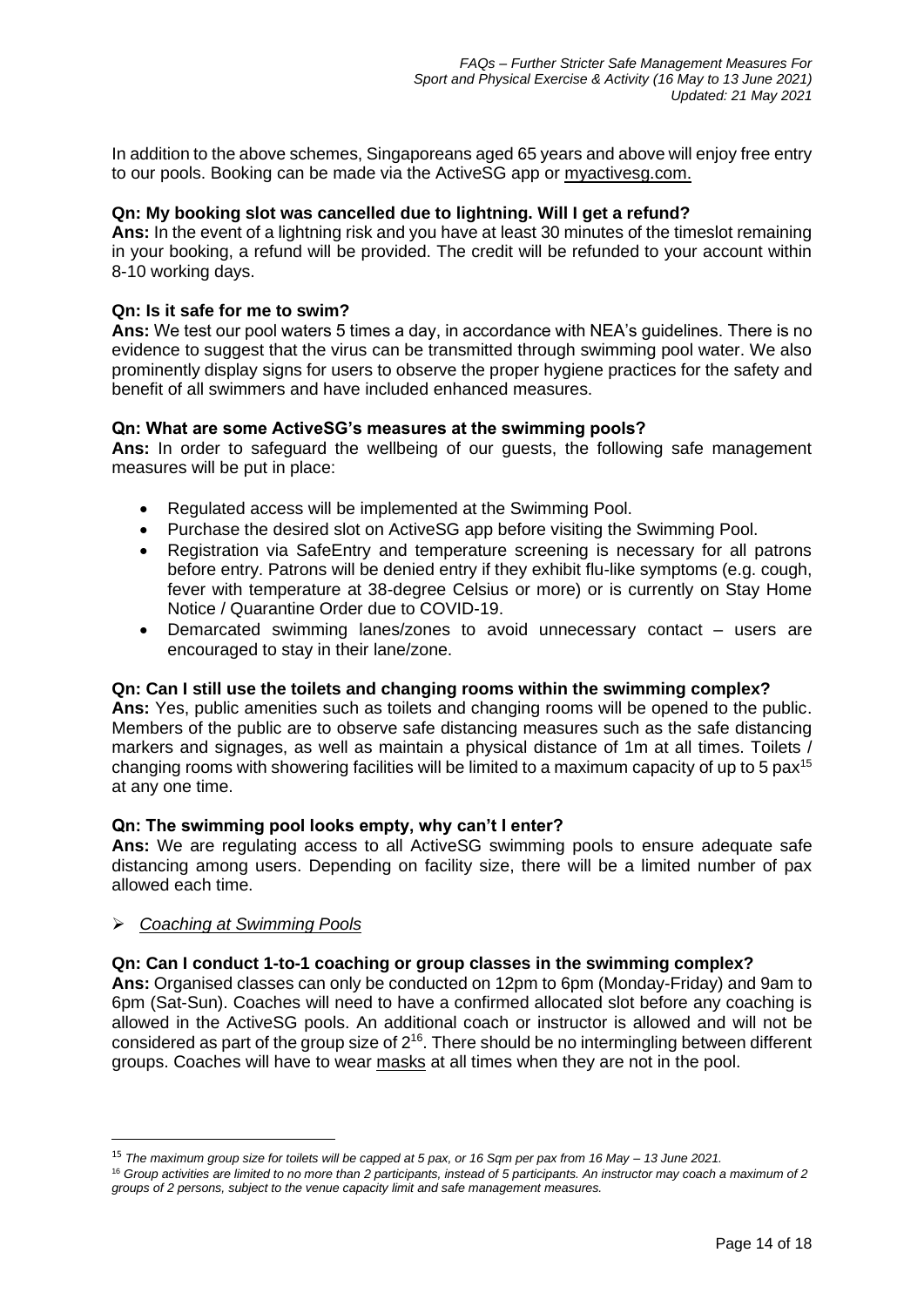In view of the Ministry of Education (MOE)'s announcement on 16 and 18 May to safeguard the wellbeing of children and youths (18 years (born in 2003) and below), effective 19 May to 13 June 2021, only 1-on-1 (1 coach to 1 student/trainee) sport / physical activity session for this age group can take place outdoors. Instructors cannot take on multiple groups of 2 at the same time.

## **Qn: I am a swimming coach. How do I book swim slots for my classes?**

**Ans:** Coaches with valid Usage Permit will be informed when allocation exercise commences. The SportSG Booking office will process your application and allocate slots accordingly. Registration confirmation and receipt will be sent via email.

If there are caregivers within the group that needs to enter the pool, they must be included in one of the 2  $\text{pax}^{17}$  quota.

You will be required to assemble your students outside the pool and bring them in as a group. Please show your coaching confirmation email to the staff on duty. All students / caregivers / coaches are required to purchase an entry pass and tap the QR code for entry into the pool.

## **Qn: What is the duration for each coaching slot at the swimming pool?**

**Ans:** The duration for each allocated slot is 180 minutes. You may coach an unlimited number of classes within the 180 minutes slot.

## **Qn: I am a swimming coach. How many students can I teach at one time?**

Ans: From 8 May, there is no restriction on the number of sessions to be held consecutively within the allocated slot. However, the coach must ensure that there is a maximum of 2 groups of 2 students in the swimming complex at any time. The previous class of students must exit the swimming complex before the next class of students can enter the swimming complex. This is to ensure that the capacity at the swimming complex is kept within the permissible limit at any one time. The classes must be conducted in adherence to the Safe Management Measures.

In view of the Ministry of Education (MOE)'s announcement on 16 and 18 May to safeguard the wellbeing of children and youths (18 years (born in 2003) and below), effective 19 May to 13 June 2021, only 1-on-1 (1 coach to 1 student/trainee) sport / physical activity session for this age group can take place outdoors. Instructors cannot take on multiple groups of 2 at the same time.

## *3. ActiveSG Sport Halls And Courts*

## **Qn: Can I use the sport halls and courts?**

**Ans:** All indoor sports halls will remain open for registered coaches to conduct low-intensity classes<sup>18</sup> while outdoor ActiveSG sport facilities will remain open to the public from 16 May to 13 June. Prior booking via the ActiveSG app or [myactivesg.com](https://www.myactivesg.com/) is required. ActiveSG staff will be deployed to ensure safe distancing, and we reserve the right to turn away visitors to avoid overcrowding within these facilities. Individuals who feel unwell, should not visit our sport halls and are to seek medical attention.

Members of the public may exercise in groups of no more than 2 participants<sup>19</sup>. A physical distancing of 2m (i.e. 2 arms-length) between individuals should be observed, with transient

<sup>17</sup> *Group activities are limited to no more than 2 participants, instead of 5 participants. An instructor may coach multiple groups of 2 persons, subject to the venue capacity limit and safe management measures.*

*<sup>18</sup>To safeguard the well-being of children and youths, all indoor classes / programmes, regardless of class size, and outdoor group classes / programmes will be suspended or moved online from 19 May to 13 June 2021.*

<sup>19</sup> *The maximum group size will decrease from 5 to 2 persons between 16 May–13 June 2021.*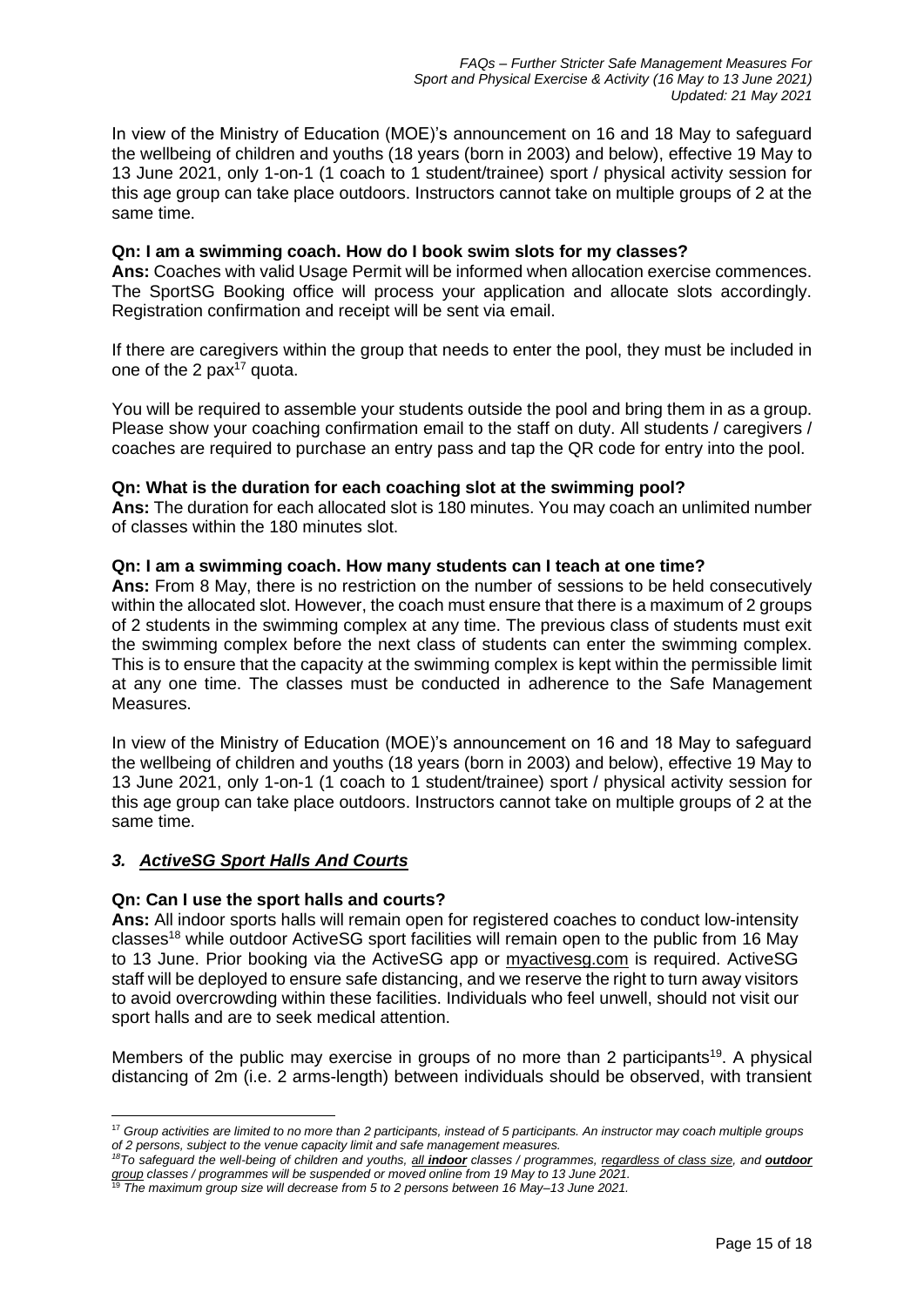contact permissible during play. The person who booked the court must be present and will be counted into the maximum number of pax allowed per court. It is also mandatory for the member who booked the slot to be present during the time of play and be part of the group of players on court. Coloured wrist-tags will be issued to those allowed to enter the sport hall and groups must keep to those of the same colour wrist-tags. There should be no intermingling between different groups. There are also facility/sport specific measures that may supersede general safe management measures.

## **Qn: What are the operating hours of the sport halls and courts?**

**Ans:** The indoor sport halls (open for registered coaches to conduct low-intensity classes) and outdoor facilities will be opened daily from 7am to 10pm. Please refer to [myactivesg.com](https://www.myactivesg.com/) for the list of sports halls that will be closed from 16 May - 13 June 2021.

## **Qn: What should I do before visiting ActiveSG outdoor facilities (i.e. tennis court, outdoor netball courts)?**

**Ans:** You are required to book a slot via the ActiveSG app or [myactivesg.com](https://www.myactivesg.com/) before visiting the sport hall or outdoor court. The person who booked the court must be present and will be counted into the maximum pax allowed per court. It is also mandatory for the member who booked the slot to be present during the time of play and be part of the group of players on court. Coloured wrist-tags will be issued to those allowed to enter the sport hall and groups must keep to those of the same colour wrist-tags. No mixing between groups is allowed.

There will be no refund of booking for players who fail to comply with ActiveSG rules.

## **Qn: How far ahead in advance can I start booking the slots?**

**Ans:** ActiveSG Verified Members can book ActiveSG facilities up to 15 days in advance; ActiveSG Non-verified Members and Account holders (i.e. non-members) can book ActiveSG facilities up to 14 days in advance.

## **Qn: Can I choose my preferred slot?**

**Ans:** Yes. Each slot will have 50mins of playable time. All patrons should use the remaining 10mins to clear and clean up for the next group of users.

## **Qn: Can I walk-in if I have not booked a slot?**

**Ans:** No. All patrons are required to book a slot prior to using the courts.

## **Qn: Can I book multiple courts in the same hour?**

**Ans:** No, patrons can only book one type of court in the same hour.

## **Qn: Can I book two consecutive sessions?**

**Ans:** You are encouraged to book ONE session (50mins) per day. This is to ensure that all patrons have equal chance to use the courts.

## **Qn: What is the maximum number of pax allowed inside the facility?**

**Ans:** The maximum number of pax is dependent on the number of facilities in each sports hall. Each facility inside the sports hall has a capacity limit of up to 50pax.

## **Qn: Can I release the slot after booking?**

**Ans:** All booked slots cannot be released and are non-refundable.

# **Qn: How many people are allowed on courts that will remain open at any one time?**

**Ans:** There are different capacity limits for different facilities, as follows:

• For Tennis: a max of 1 pax and 1 instructor or a coach per court will be admitted into the facility.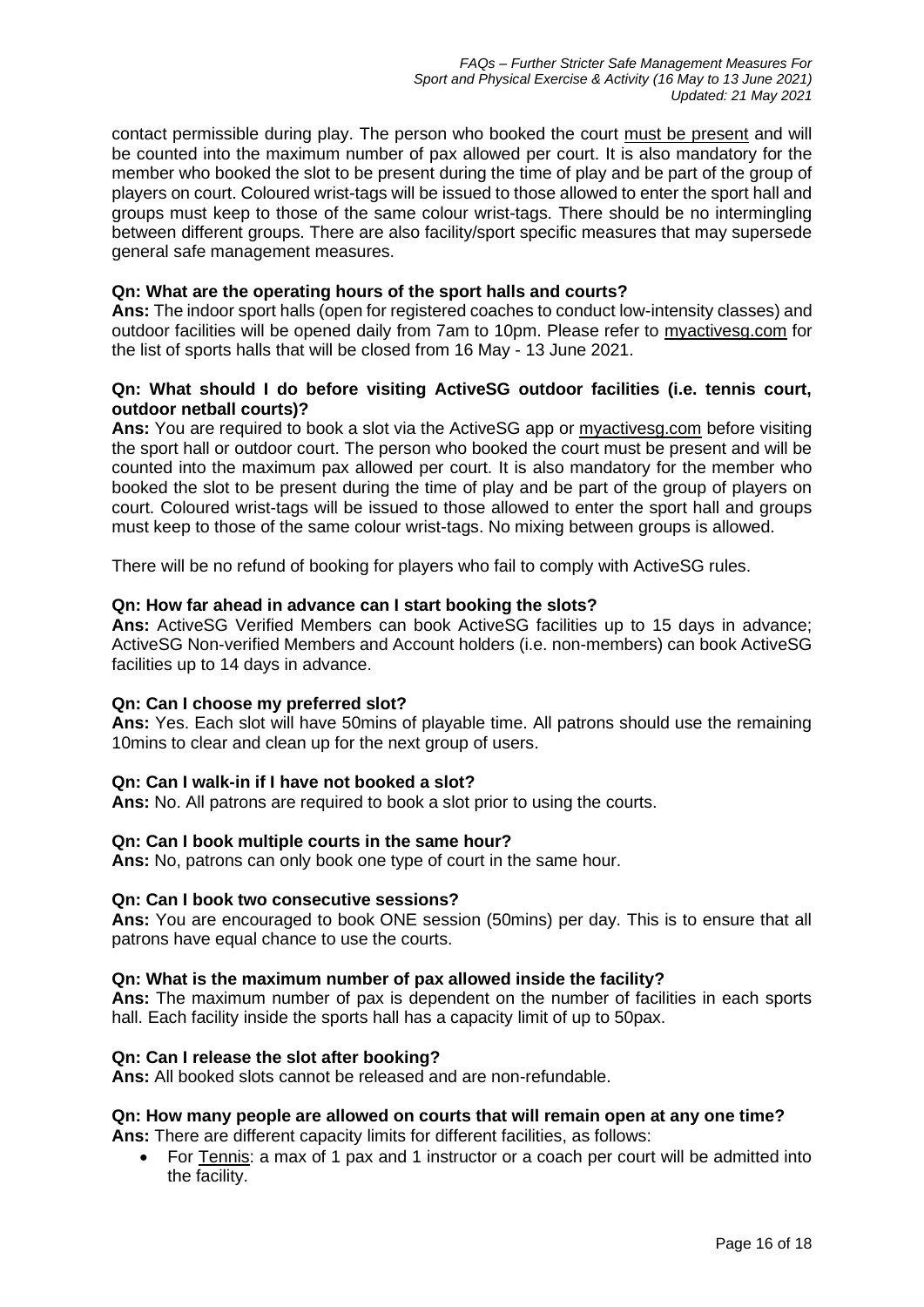• For Team Sport: Max of 2 pax per group. For these team sports, a service provider (such as an instructor or a coach) will be part of the 2 pax allowed into the facility. Depending on facility capacity, multiple groups of 2 can share the court but must maintain 2m distancing between individuals and 3m distancing between groups.

Please refer to myactivesg.com for the list of sports halls that will be closed from 16 May – 13 June 2021.

There shall be clear segregation between groups and no cross-mixing or cross-playing between groups. Individuals should not loiter/linger around the sport hall and to leave the facility after they are done with their exercise. ActiveSG staff will be deployed to ensure safe management measures are observed, and we reserve the right to turn away visitors to avoid overcrowding within these facilities.

## **Qn: Can I still use the toilets and changing rooms within the sport halls?**

**Ans:** Yes. The toilets, changing rooms and shower facilities at the ActiveSG stadiums will remain open to the public. Members of the public are to observe safe distancing measures such as the safe distancing markers and signages, as well as maintain a physical distance of 1m at all times. Toilets / changing rooms with showering facilities will be limited to a maximum capacity of up to 5 pax<sup>20</sup> at any one time.

## **Qn: Can I coach in the sport halls?**

**Ans:** While ActiveSG's booking policy does not allow for coaching, league operations or business activities on our courts, ActiveSG will not enforce this policy on goodwill basis due to the current COVID-19 situation. However, all safe distancing measures will still apply and be enforced.

ActiveSG will continue to review our booking policy on coaching.

# *4. ActiveSG Gym*

## **Qn: What are the operating hours of the gym?**

**Ans:** From 8 May –13 June 2021, all ActiveSG gyms will be closed temporarily.

## **Qn: Why are the gyms closed?**

**Ans:** ActiveSG gyms are closed temporarily from 8 May - 13 June 2021 as part of efforts to tighten safe management measures to curb the transmission of COVID-19 within the community. The intention is to restrict sport and physical activities that take place in high risk environment as part of our effort to reduce community spread. Strenuous activities that take place in enclosed, confined indoor spaces where participants are likely to be exerting without donning masks should cease.

## **Qn: When can I start booking for 14 June 2021?**

**Ans:** Sport Singapore will take guidance from the Multi-Ministry Taskforce before we reopen our ActiveSG gyms. More information will be released closer to date.

## **Qn: Can I still use the toilets and changing rooms within the gym and studios?**

**Ans:** No, the toilets and changing rooms in ActiveSG gyms and studios are closed. You may use the restrooms at our stadiums or swimming pools.

*<sup>20</sup> The maximum group size for toilets will be capped at 5 pax, or 16 Sqm per pax from 16 May – 13 June 2021.*